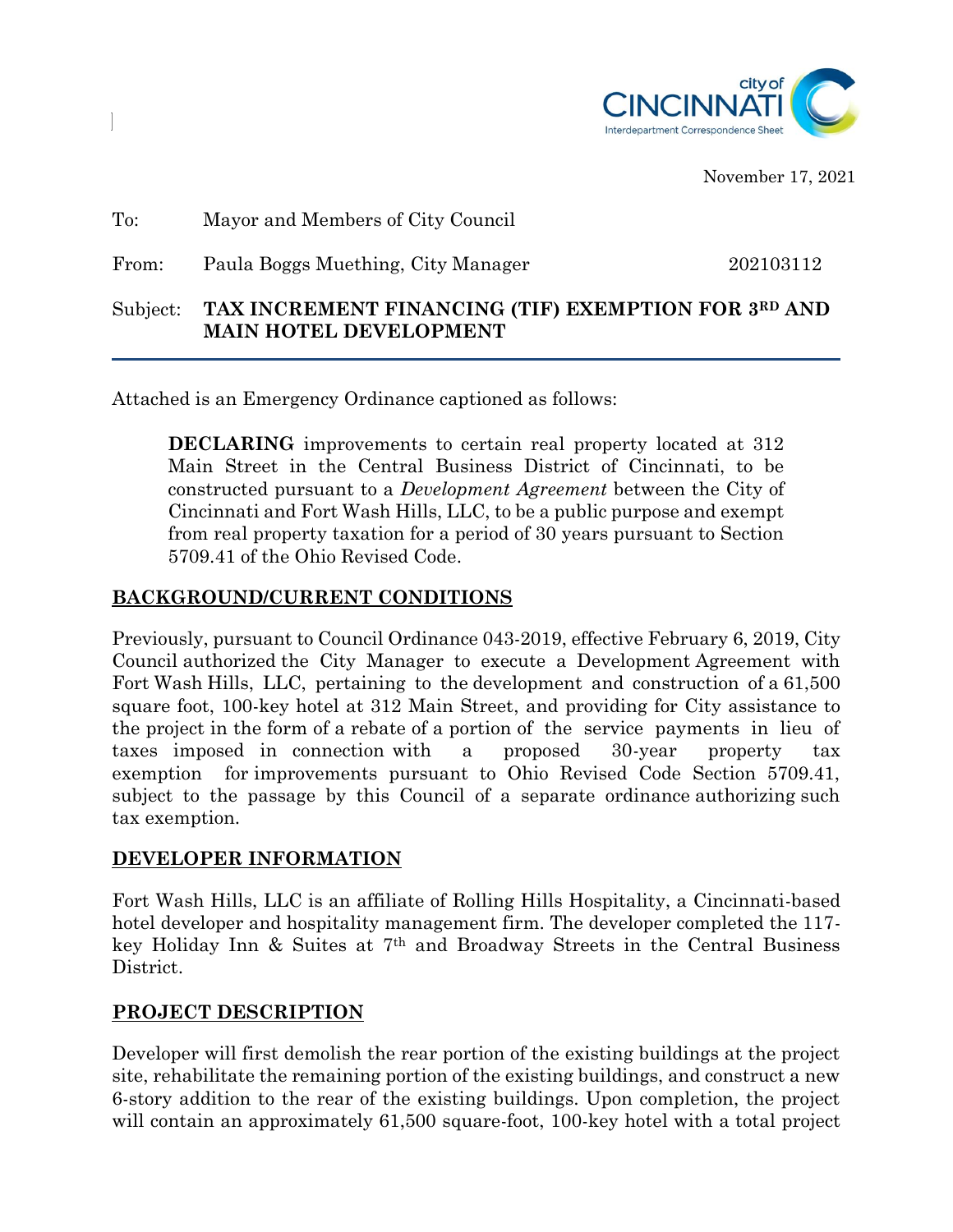5709.41 TIF Exemption *Fort Wash Hills LLC – 3rd & Main Development* Page **2** of 2

cost of approximately \$16,830,000. It is anticipated that the project will support the creation of 100 temporary construction jobs with an estimated payroll of \$6 million during construction, and 15 full-time equivalent jobs with an estimated payroll of \$1,000,000 within 1-year of construction completion.

# **PROPOSED INCENTIVE**

DCED is recommending a Tax Increment Financing (TIF) exemption for the project site pursuant to Ohio Revised Code 5709.41 for a period of 30 years. Following the creation of the project TIF, the City and Developer will enter a Service Agreement which will require payment of full statutory Service Payments in lieu of real estate taxes. Prior to the rebate of any Service Payments to the Developer, 33% of the Service Payments will be paid to Cincinnati Public Schools, and for tax years 1-30, Developer is willing to make a VTICA contribution equal to 15% of the Service Payments for the purpose of funding the maintenance and operations of the streetcar. Without the project TIF, the Developer is unable to secure the construction financing for the project improvements.

# **PROJECT TEAM & TIMELINE**

The project team (listed below) will make themselves available at the request of the councilmember(s).

- Assistant City Manager: Billy Webber
- DCED Director: Markiea Carter
- Project Attorney: Samantha Brandenburg

The anticipated council timeline, which includes two Budget and Finance meetings if necessary is as follows:

- November 17, 2021: Introduction to City Council
- November 22, 2021: Budget and Finance Committee
- November 29, 2021: Budget and Finance Committee (if required)
- December 1, 2021: City Council for Final Approval

## **RECOMMENDATION**

The Administration recommends approval of this Emergency Ordinance. The emergency clause is necessary to establish the TIF exemption prior to the start of construction of improvements which are anticipated to begin on the site in January.

Attachment: A.Property location and photographs

Copy: Markiea L. Carter, Director, Department of Community & Economic Development